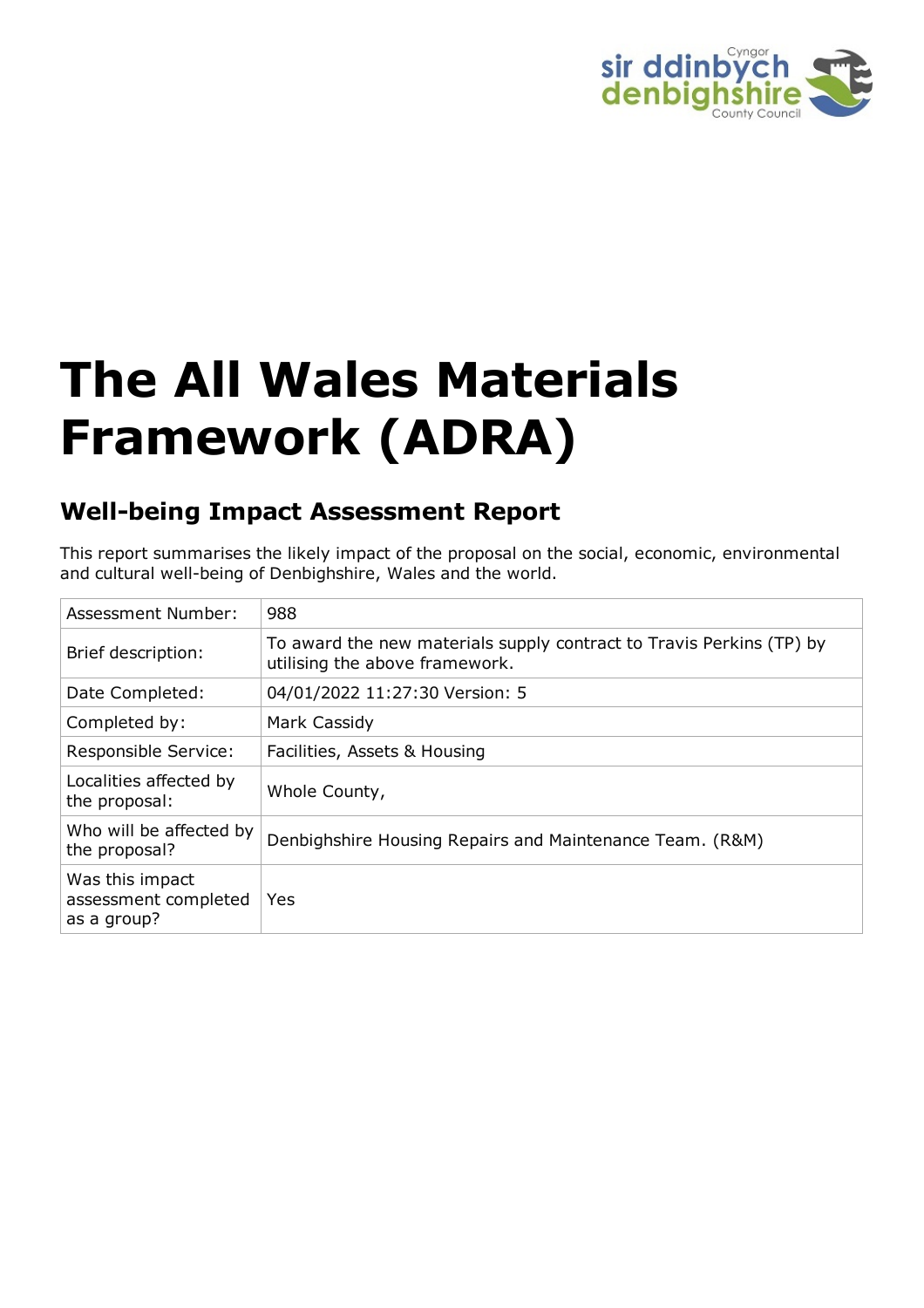## **IMPACT ASSESSMENT SUMMARY AND CONCLUSION**

Before we look in detail at the contribution and impact of the proposal, it is important to consider how the proposal is applying the sustainable development principle. This means that we must act "in a manner which seeks to ensure that the needs of the present are met without compromising the ability of future generations to meet their own needs."

## **Score for the sustainability of the approach**



( 3 out of 4 stars ) Actual score : 28 / 36.

## **Summary for each Sustainable Development principle**

| Long term            | We feel that working together with other framework members, such as<br>Adra, Cartrefi Conwy, Anglesey Council etc. can achieve more responsive<br>and effective outcomes than if we work alone. This can be achieved<br>through combining the strengths and skills of each partner. TP and<br>framework members are proactively working with members on<br>innovative solutions to assist with the decarbonisation of housing stock<br>and other environmental initiatives. |
|----------------------|-----------------------------------------------------------------------------------------------------------------------------------------------------------------------------------------------------------------------------------------------------------------------------------------------------------------------------------------------------------------------------------------------------------------------------------------------------------------------------|
| <b>Prevention</b>    | DCC and partners within the Framework will proactively work with<br>members on innovative solutions to assist with the decarbonisation of<br>housing stock and other environmental initiatives.                                                                                                                                                                                                                                                                             |
| <b>Integration</b>   | As part of the service provided by Travis Perkins, we will be able to offer<br>continuous improvement opportunities through performance monitoring of<br>key performance indicators. Further, we intend to adopt a 'whole system'<br>approach from electronic ordering of general building materials through to<br>renewable technologies.                                                                                                                                  |
| <b>Collaboration</b> | The Framework has been established to set up a whole Wales, single<br>supplier framework for building materials and associated services. It will<br>be available to not just members but their contractors too; it is open to all<br>housing associations, local authorities and wider public sector bodies in<br>Wales.                                                                                                                                                    |
| <b>Involvement</b>   | All sections affected have been involved in this proposal, namely Housing<br>Maintenance Team, ICT and Travis Perkins. Various meetigs have been<br>held and dialogue between all parties has begun.                                                                                                                                                                                                                                                                        |

#### **Summary of impact**

#### **Well-being Goals**

| A prosperous Denbighshire                                        | Positive       | A globally<br>responsible             | A prosperous<br><b>Wales</b> |
|------------------------------------------------------------------|----------------|---------------------------------------|------------------------------|
| A resilient Denbighshire                                         | <b>Neutral</b> | <b>Wales</b>                          |                              |
| A healthier Denbighshire                                         | Positive       | A Wales of<br>vibrant culture         | A resilient                  |
| A more equal Denbighshire                                        | Neutral        | and thriving<br>Welsh<br>Language     | Wales                        |
| A Denbighshire of cohesive communities                           | Positive       |                                       |                              |
| A Denbighshire of vibrant culture and thriving<br>Welsh language | Neutral        | A Wales of<br>cohesive<br>communities | A healthier<br><b>Wales</b>  |
| A globally responsible Denbighshire                              | Positive       |                                       | A more equal<br><b>Wales</b> |

#### **Main conclusions**

Travis Perkins will accrue 1.5% of the total invoiced turnover of the framework to be allocated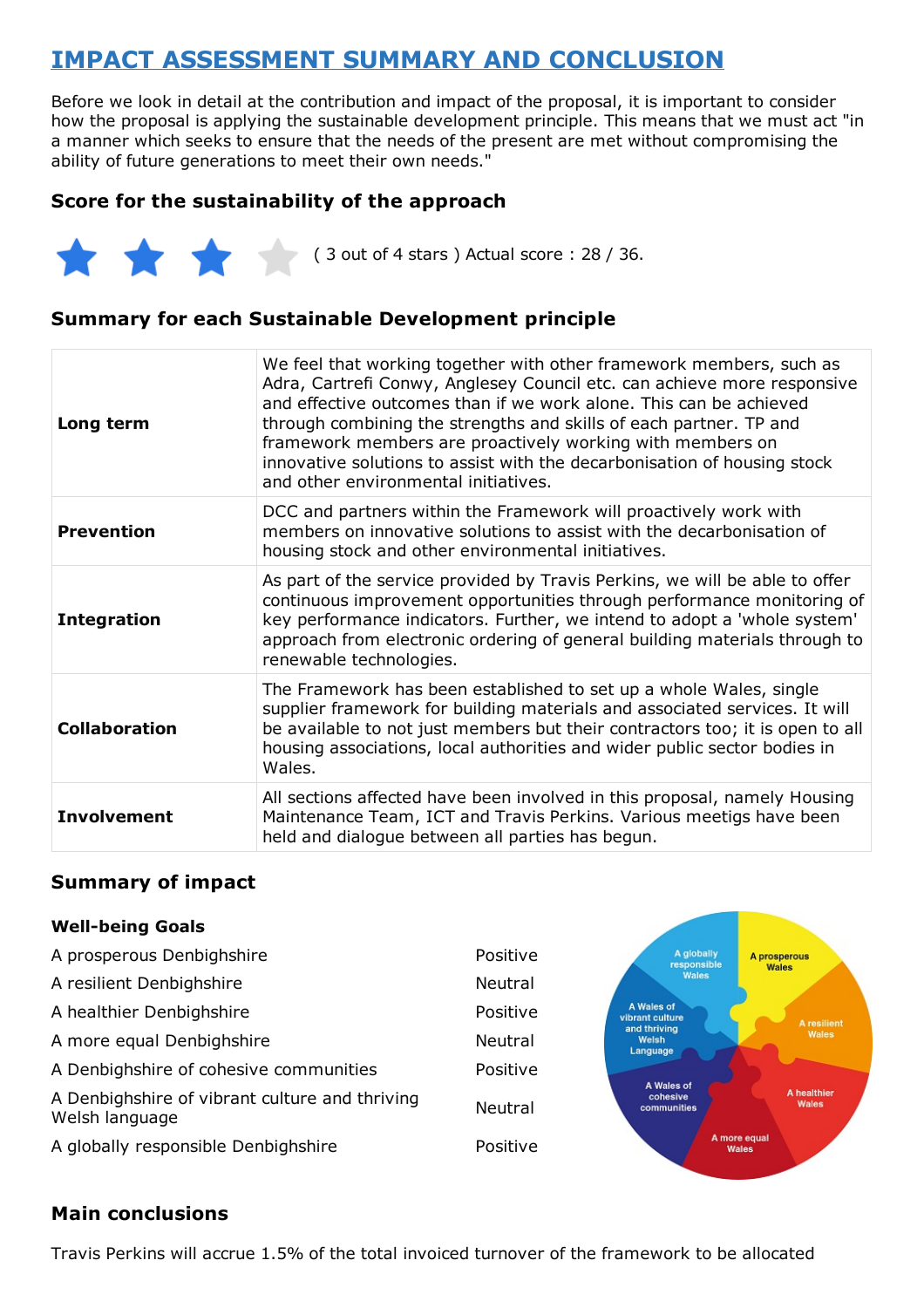towards community benefit opportunities. This will be shared between members, based on their individual spend. Members can then decide how best to spend this in a way that is important to them in their own areas.

The total spend of the Framework will include spend directly from the members and indirectly by their appointed contractors.

## **Evidence to support the Well-being Impact Assessment**

 $\Box$  We have consulted published research or guides that inform us about the likely impact of the proposal

 $\Box$  We have involved an expert / consulted a group who represent those who may affected by the proposal

 $□$  We have engaged with people who will be affected by the proposal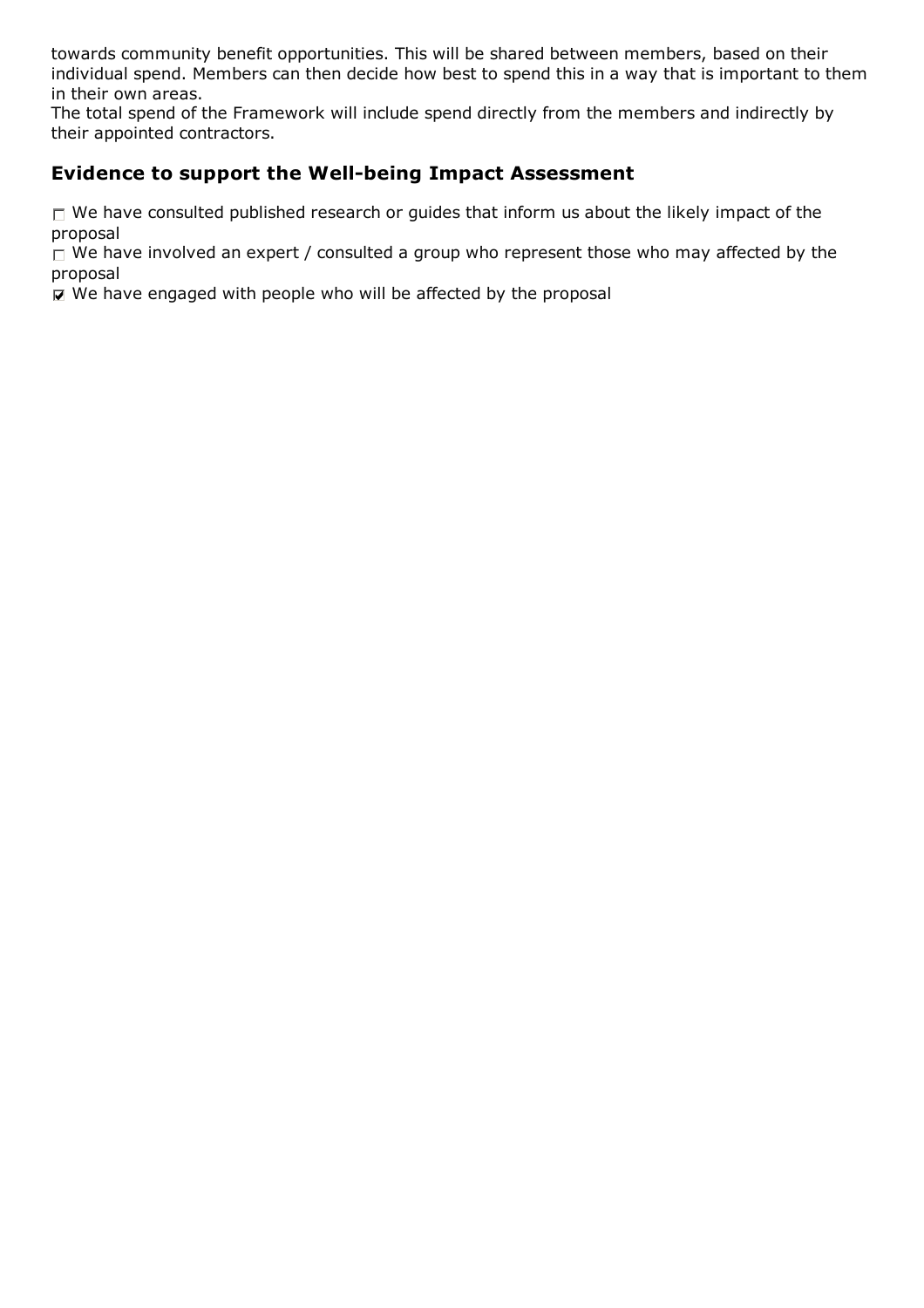## **THE LIKELY IMPACT ON DENBIGHSHIRE, WALES AND THE WORLD**

## **A prosperous Denbighshire**

| <b>Overall Impact</b>              | Positive                                                                                                                                                                                                                                                                                                                                                                                                                                                                                                                                                                                                                                                                                                       |
|------------------------------------|----------------------------------------------------------------------------------------------------------------------------------------------------------------------------------------------------------------------------------------------------------------------------------------------------------------------------------------------------------------------------------------------------------------------------------------------------------------------------------------------------------------------------------------------------------------------------------------------------------------------------------------------------------------------------------------------------------------|
| <b>Justification for</b><br>impact | The Framework will be managed as a partnership between all members<br>and Travis Perkins. Strategic and Operational core groups (which include<br>all current members) have been established to develop this collaborative<br>approach.<br>Travis Perkins will accrue 1.5% of the total invoiced turnover of the<br>framework to be allocated towards community benefit opportunities. This<br>will be shared between members, based on their individual spend.<br>Members can then decide how best to spend this in a way that is<br>important to them in their own areas. The total spend of the Framework<br>will include spend directly from the members and indirectly by their<br>appointed contractors. |
| <b>Further actions</b><br>required | No negatives noted.                                                                                                                                                                                                                                                                                                                                                                                                                                                                                                                                                                                                                                                                                            |

#### **Positive impacts identified:**

| A low carbon society                                          | The proposal goes beyond just material supply. The Framework can<br>supply renewable technologies and training |
|---------------------------------------------------------------|----------------------------------------------------------------------------------------------------------------|
| Quality<br>communications,<br>infrastructure and<br>transport | Communications between TP and DCC will be via traditional and electronic<br>means.                             |
| <b>Economic</b>                                               | There is potential for jobs growth at local depots and additional staff for                                    |
| development                                                   | deliveries etc.                                                                                                |
| <b>Quality skills for the</b>                                 | As part of the community benefits, there may be opportunities for work                                         |
| long term                                                     | placements                                                                                                     |
| <b>Quality jobs for the</b>                                   | As part of the Community Benefits agreement, there is potential for                                            |
| long term                                                     | upskilling the local workforce providing good quality jobs.                                                    |
| <b>Childcare</b>                                              | N/A                                                                                                            |

## **Negative impacts identified:**

| A low carbon society                                          |  |
|---------------------------------------------------------------|--|
| Quality<br>communications,<br>infrastructure and<br>transport |  |
| <b>Economic</b><br>development                                |  |
| <b>Quality skills for the</b><br>long term                    |  |
| <b>Quality jobs for the</b><br>long term                      |  |
| <b>Childcare</b>                                              |  |

## **A resilient Denbighshire Overall Impact** Neutral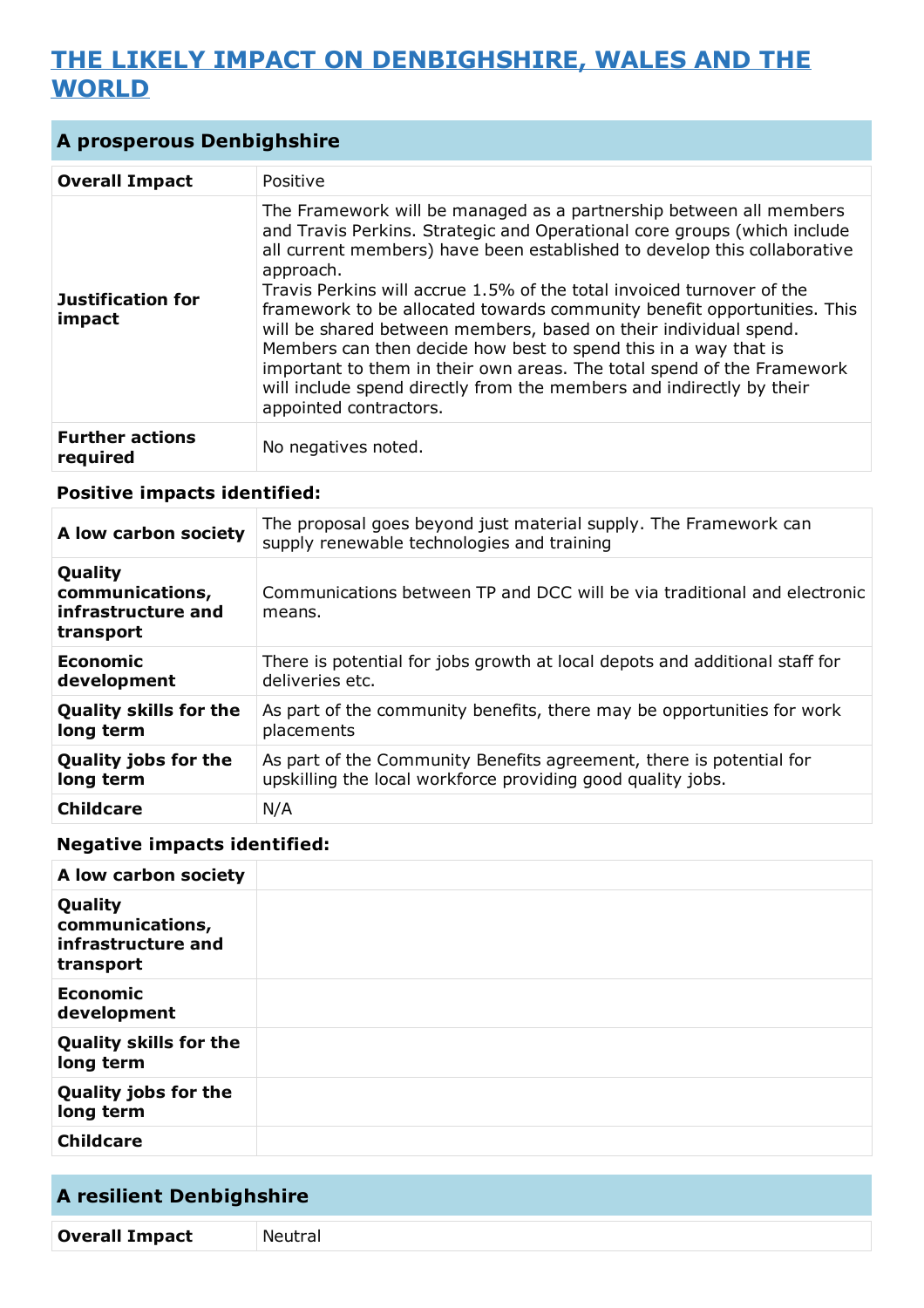| Justification for<br>impact        | TP and current members are proactively working with members on<br>innovative solutions to assist with the decarbonisation of housing stock<br>and other environmental initiatives, which will naturally contribute to our<br>corporate carbon reduction targets and initiatives. |
|------------------------------------|----------------------------------------------------------------------------------------------------------------------------------------------------------------------------------------------------------------------------------------------------------------------------------|
| <b>Further actions</b><br>required | No negatives noted.                                                                                                                                                                                                                                                              |

## **Positive impacts identified:**

| <b>Biodiversity and the</b><br>natural environment                  | N/A                                                                                                                                                                           |
|---------------------------------------------------------------------|-------------------------------------------------------------------------------------------------------------------------------------------------------------------------------|
| <b>Biodiversity in the</b><br>built environment                     | N/A                                                                                                                                                                           |
| Reducing waste,<br>reusing and<br>recycling                         | Not featured heavily in the framework, but mutual benefits around<br>material choices, more readily able to be recycled.                                                      |
| Reduced energy/fuel<br>consumption                                  | By collaborating with other NW organisations, we will see a reduction in<br>material transport emissions as materials will be transported in bulk.                            |
| <b>People's awareness</b><br>of the environment<br>and biodiversity | TP and members are proactively working with<br>members on innovative solutions to assist with<br>the decarbonisation of housing stock and other<br>environmental initiatives. |
| <b>Flood risk</b><br>management                                     | N/A                                                                                                                                                                           |

## **Negative impacts identified:**

| <b>Biodiversity and the</b><br>natural environment                  |  |
|---------------------------------------------------------------------|--|
| <b>Biodiversity in the</b><br>built environment                     |  |
| <b>Reducing waste,</b><br>reusing and<br>recycling                  |  |
| Reduced energy/fuel<br>consumption                                  |  |
| <b>People's awareness</b><br>of the environment<br>and biodiversity |  |
| <b>Flood risk</b><br>management                                     |  |

## **A healthier Denbighshire**

| <b>Overall Impact</b>              | Positive                                                                                                                                                                                                                                                                                                                                                                                                                                                                                                                                                                                      |
|------------------------------------|-----------------------------------------------------------------------------------------------------------------------------------------------------------------------------------------------------------------------------------------------------------------------------------------------------------------------------------------------------------------------------------------------------------------------------------------------------------------------------------------------------------------------------------------------------------------------------------------------|
| <b>Justification for</b><br>impact | Travis Perkins will accrue 1.5% of the total invoiced turnover of<br>the framework to be allocated towards community benefit<br>opportunities. This will be shared between members, based on<br>their individual spend. Members can then decide how best to spend this in<br>a way that is important to them in their own areas. The total spend of the<br>Framework will include spend directly from the members and indirectly by<br>their appointed contractors.<br>Denbighshire residents will see tangible benefits as the contract<br>progresses, such as training and work placements. |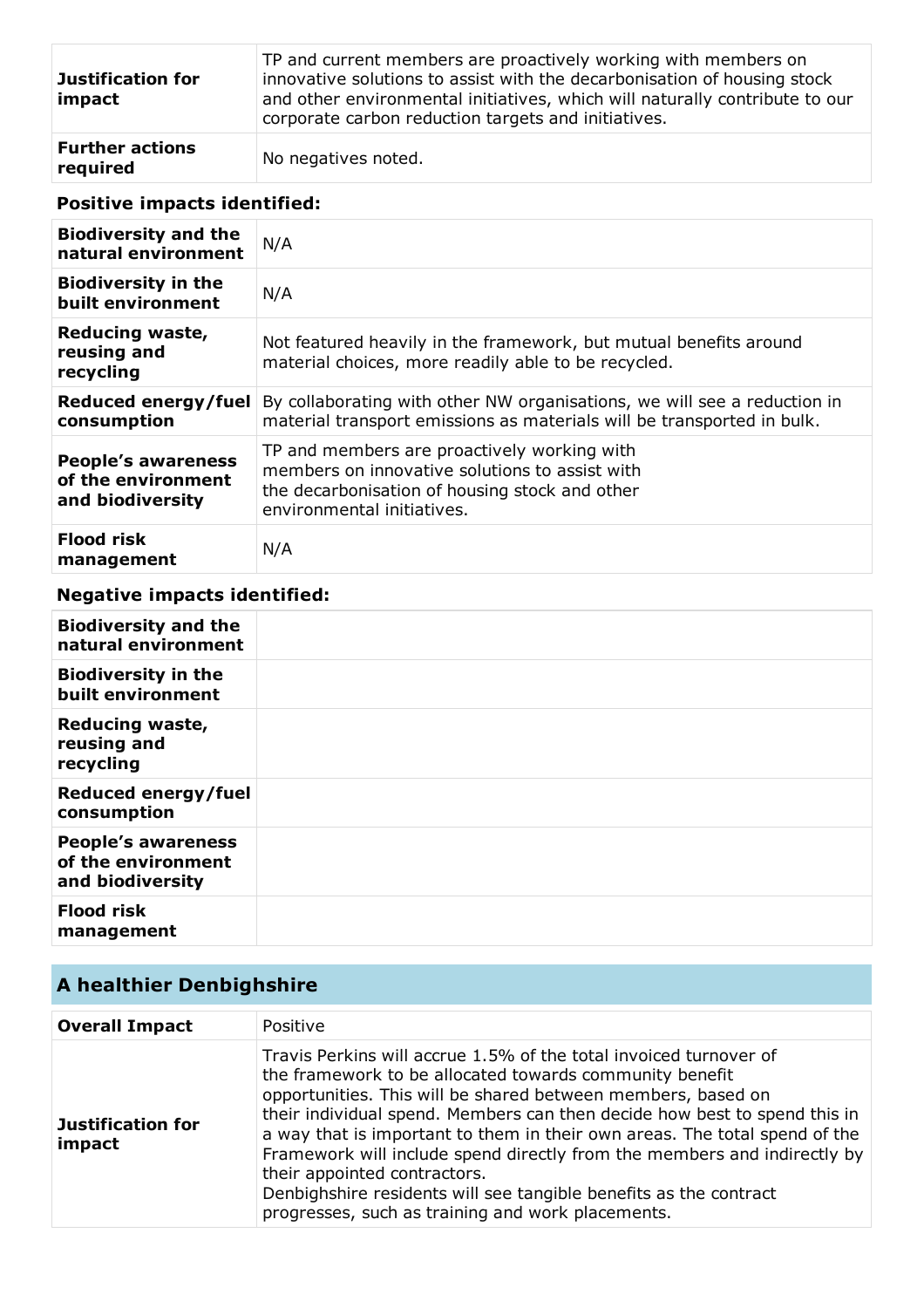| <b>Further actions</b> | No negatives noted. |
|------------------------|---------------------|
| required               |                     |

| <b>Positive impacts identified:</b>                                                            |                                                                                                                                                                                                                                                                                                                                                                                                                                                                     |  |
|------------------------------------------------------------------------------------------------|---------------------------------------------------------------------------------------------------------------------------------------------------------------------------------------------------------------------------------------------------------------------------------------------------------------------------------------------------------------------------------------------------------------------------------------------------------------------|--|
| A social and physical<br>environment that<br>encourage and<br>support health and<br>well-being | Travis Perkins will accrue 1.5% of the total invoiced turnover of<br>the framework to be allocated towards community benefit<br>opportunities. This will be shared between members, based on<br>their individual spend. Members can then decide how best to<br>spend this in a way that is important to them in their own areas.<br>The total spend of the Framework will include spend directly<br>from the members and indirectly by their appointed contractors. |  |
| <b>Access to good</b><br>quality, healthy food                                                 | N/A                                                                                                                                                                                                                                                                                                                                                                                                                                                                 |  |
| <b>People's emotional</b><br>and mental well-<br>being                                         | Travis Perkins will accrue 1.5% of the total invoiced turnover of<br>the framework to be allocated towards community benefit<br>opportunities. This will be shared between members, based on<br>their individual spend. Members can then decide how best to<br>spend this in a way that is important to them in their own areas.<br>The total spend of the Framework will include spend directly<br>from the members and indirectly by their appointed contractors. |  |
| <b>Access to healthcare</b>                                                                    | N/A                                                                                                                                                                                                                                                                                                                                                                                                                                                                 |  |
| <b>Participation in</b><br>leisure opportunities                                               | Travis Perkins will accrue 1.5% of the total invoiced turnover of<br>the framework to be allocated towards community benefit<br>opportunities. This will be shared between members, based on<br>their individual spend. Members can then decide how best to<br>spend this in a way that is important to them in their own areas.<br>The total spend of the Framework will include spend directly<br>from the members and indirectly by their appointed contractors. |  |

## **Negative impacts identified:**

| A social and physical<br>environment that<br>encourage and<br>support health and<br>well-being |  |
|------------------------------------------------------------------------------------------------|--|
| <b>Access to good</b><br>quality, healthy food                                                 |  |
| <b>People's emotional</b><br>and mental well-<br>being                                         |  |
| <b>Access to healthcare</b>                                                                    |  |
| <b>Participation in</b><br>leisure opportunities                                               |  |

## **A more equal Denbighshire**

| <b>Overall Impact</b>              | Neutral                                                                                                                                                                              |
|------------------------------------|--------------------------------------------------------------------------------------------------------------------------------------------------------------------------------------|
| Justification for<br>impact        | The materials supply contract will not impact on lots of the points above,<br>but will, via community benefits, help those disadvantaged by<br>encouraging training, upskilling etc. |
| <b>Further actions</b><br>required | No negatives noted.                                                                                                                                                                  |

**Positive impacts identified:**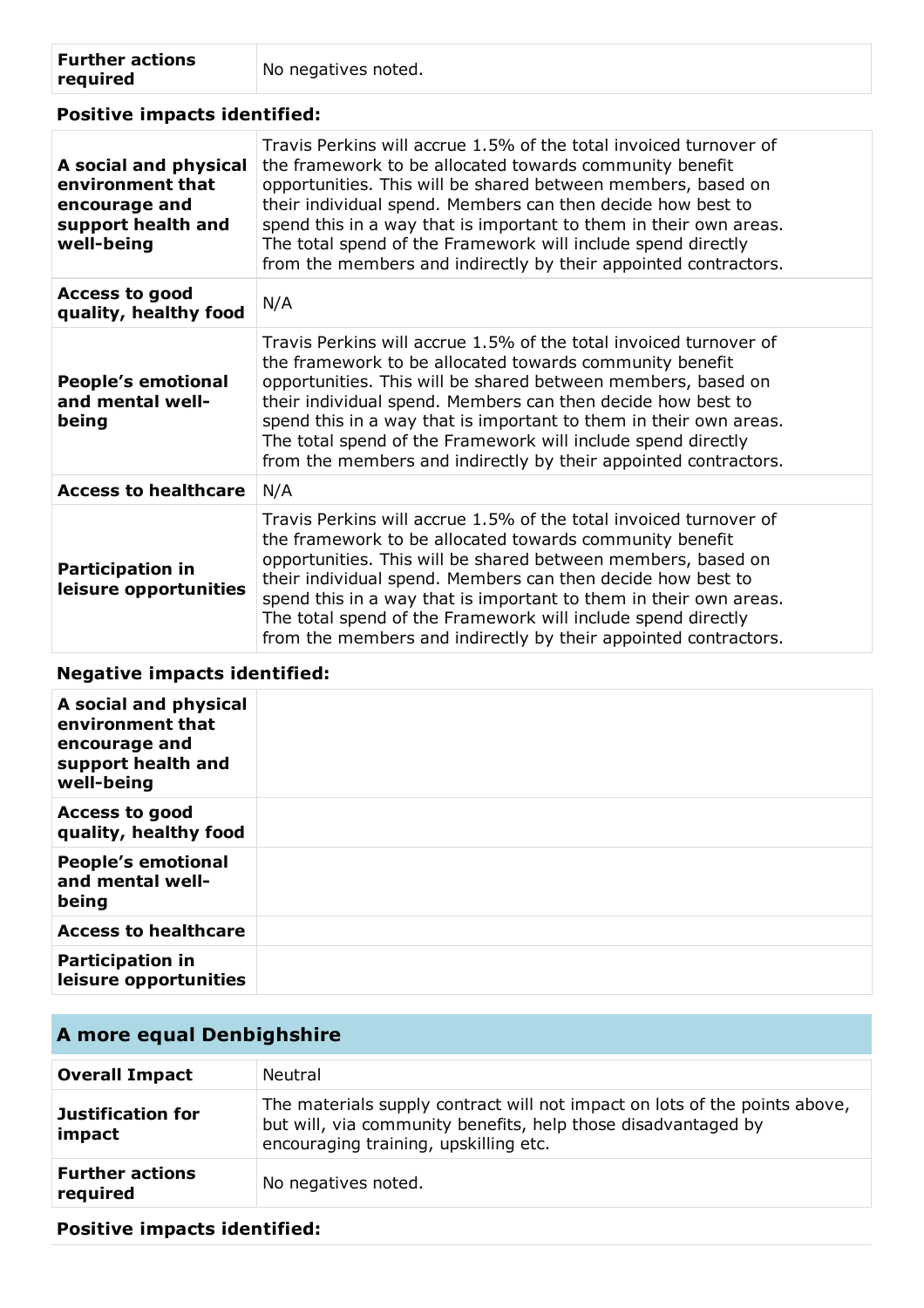| <b>Improving the well-</b><br>being of people with<br>protected<br>characteristics. The<br>nine protected<br>characteristics are:<br>age; disability;<br>gender<br>reassignment;<br>marriage or civil<br>partnership;<br>pregnancy and<br>maternity; race;<br>religion or belief;<br>sex; and sexual<br>orientation | N/A                                                                                                                                                                                                                                                                                                                                                                                                                                                                 |
|---------------------------------------------------------------------------------------------------------------------------------------------------------------------------------------------------------------------------------------------------------------------------------------------------------------------|---------------------------------------------------------------------------------------------------------------------------------------------------------------------------------------------------------------------------------------------------------------------------------------------------------------------------------------------------------------------------------------------------------------------------------------------------------------------|
| <b>People who suffer</b><br>discrimination or<br>disadvantage                                                                                                                                                                                                                                                       | N/A                                                                                                                                                                                                                                                                                                                                                                                                                                                                 |
| People affected by<br>socio-economic<br>disadvantage and<br>unequal outcomes                                                                                                                                                                                                                                        | N/A                                                                                                                                                                                                                                                                                                                                                                                                                                                                 |
| <b>Areas affected by</b><br>socio-economic<br>disadvantage                                                                                                                                                                                                                                                          | Travis Perkins will accrue 1.5% of the total invoiced turnover of<br>the framework to be allocated towards community benefit<br>opportunities. This will be shared between members, based on<br>their individual spend. Members can then decide how best to<br>spend this in a way that is important to them in their own areas.<br>The total spend of the Framework will include spend directly<br>from the members and indirectly by their appointed contractors. |

## **Negative impacts identified:**

| Improving the well-<br>being of people with<br>protected<br>characteristics. The<br>nine protected<br>characteristics are:<br>age; disability;<br>gender<br>reassignment;<br>marriage or civil<br>partnership;<br>pregnancy and<br>maternity; race;<br>religion or belief;<br>sex; and sexual<br>orientation |  |
|--------------------------------------------------------------------------------------------------------------------------------------------------------------------------------------------------------------------------------------------------------------------------------------------------------------|--|
| <b>People who suffer</b><br>discrimination or<br>disadvantage                                                                                                                                                                                                                                                |  |
| People affected by<br>socio-economic<br>disadvantage and<br>unequal outcomes                                                                                                                                                                                                                                 |  |
| Areas affected by<br>socio-economic<br>disadvantage                                                                                                                                                                                                                                                          |  |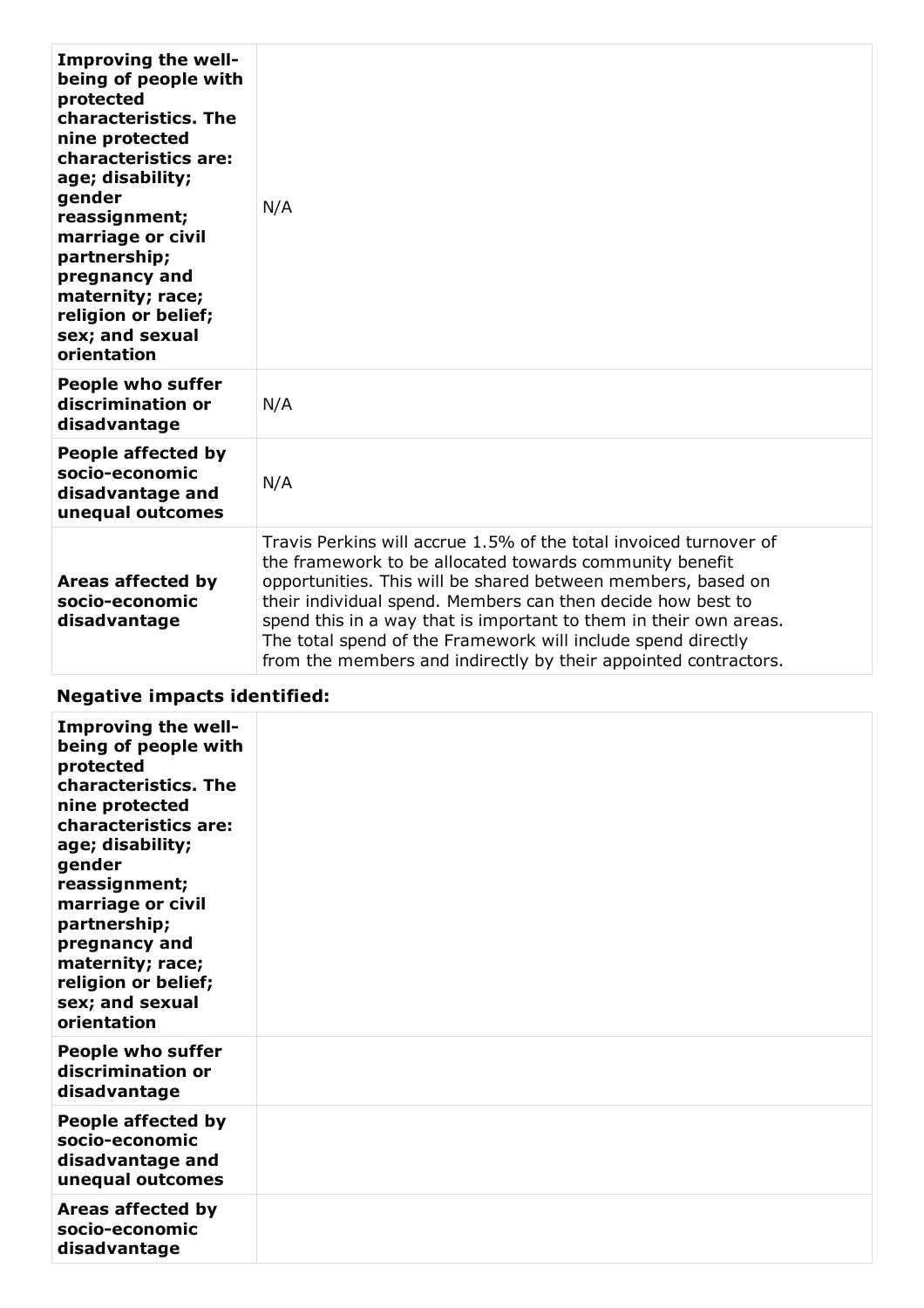## **A Denbighshire of cohesive communities**

| <b>Overall Impact</b>              | Positive                                                                                                                                      |
|------------------------------------|-----------------------------------------------------------------------------------------------------------------------------------------------|
| Justification for<br>impact        | There will be funding (1.5%) of spend allocated to community benefits by<br>TP. This can then be used to support cohesive community projects. |
| <b>Further actions</b><br>required | No negatives noted.                                                                                                                           |

## **Positive impacts identified:**

| <b>Safe communities</b><br>and individuals          | Travis Perkins will accrue 1.5% of the total invoiced turnover of<br>the framework to be allocated towards community benefit<br>opportunities. This will be shared between members, based on<br>their individual spend. Members can then decide how best to<br>spend this in a way that is important to them in their own areas.<br>The total spend of the Framework will include spend directly<br>from the members and indirectly by their appointed contractors. |
|-----------------------------------------------------|---------------------------------------------------------------------------------------------------------------------------------------------------------------------------------------------------------------------------------------------------------------------------------------------------------------------------------------------------------------------------------------------------------------------------------------------------------------------|
| <b>Community</b><br>participation and<br>resilience | Travis Perkins will accrue 1.5% of the total invoiced turnover of<br>the framework to be allocated towards community benefit<br>opportunities. This will be shared between members, based on<br>their individual spend. Members can then decide how best to<br>spend this in a way that is important to them in their own areas.<br>The total spend of the Framework will include spend directly<br>from the members and indirectly by their appointed contractors. |
| The attractiveness of<br>the area                   | Travis Perkins will accrue 1.5% of the total invoiced turnover of<br>the framework to be allocated towards community benefit<br>opportunities. This will be shared between members, based on<br>their individual spend. Members can then decide how best to<br>spend this in a way that is important to them in their own areas.<br>The total spend of the Framework will include spend directly<br>from the members and indirectly by their appointed contractors. |
| <b>Connected</b><br>communities                     | Travis Perkins will accrue 1.5% of the total invoiced turnover of<br>the framework to be allocated towards community benefit<br>opportunities. This will be shared between members, based on<br>their individual spend. Members can then decide how best to<br>spend this in a way that is important to them in their own areas.<br>The total spend of the Framework will include spend directly<br>from the members and indirectly by their appointed contractors. |
| <b>Rural resilience</b>                             | Travis Perkins will accrue 1.5% of the total invoiced turnover of<br>the framework to be allocated towards community benefit<br>opportunities. This will be shared between members, based on<br>their individual spend. Members can then decide how best to<br>spend this in a way that is important to them in their own areas.<br>The total spend of the Framework will include spend directly<br>from the members and indirectly by their appointed contractors. |

## **Negative impacts identified:**

| <b>Safe communities</b><br>and individuals          |  |
|-----------------------------------------------------|--|
| <b>Community</b><br>participation and<br>resilience |  |
| The attractiveness of<br>the area                   |  |
| <b>Connected</b><br>communities                     |  |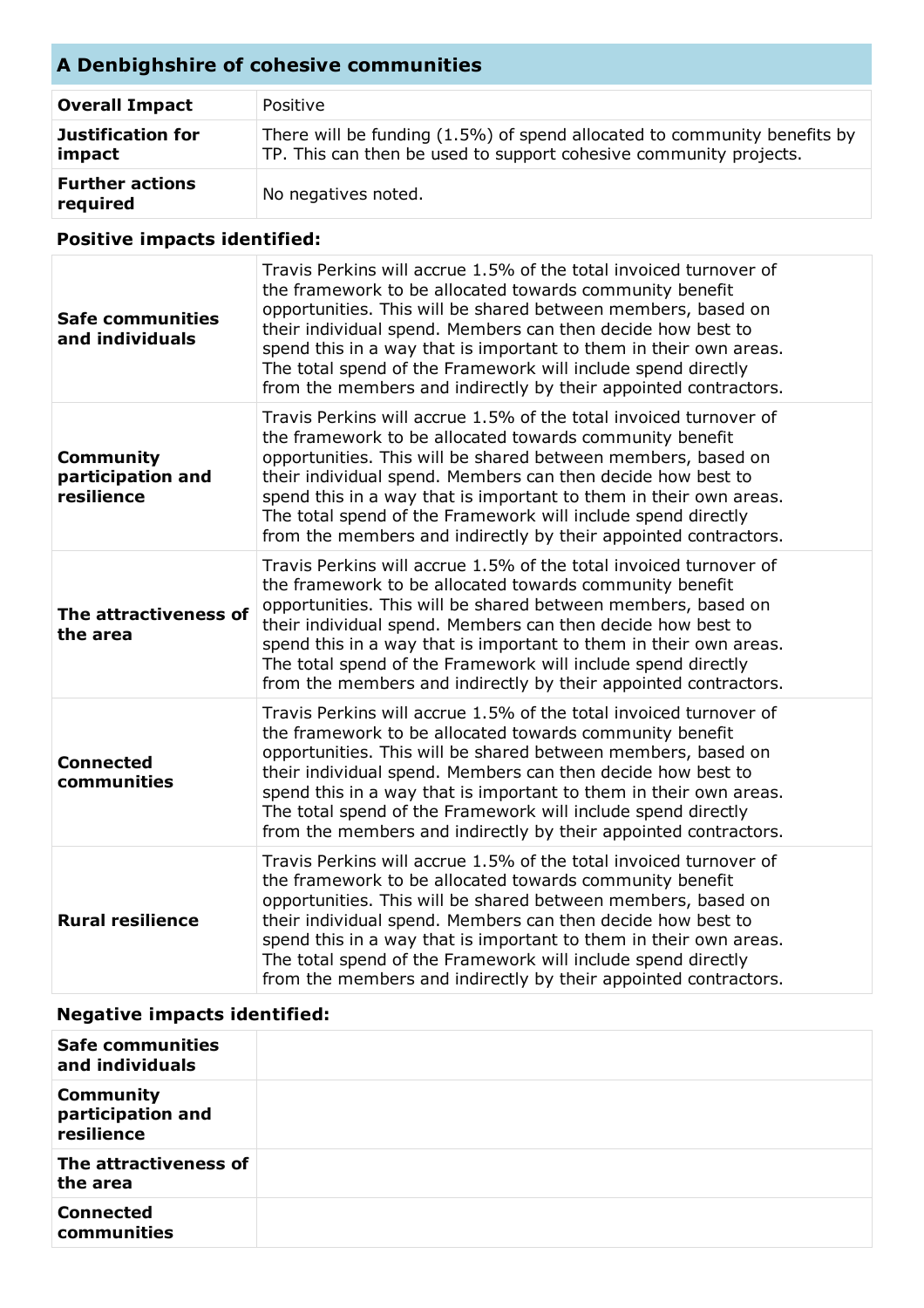## **A Denbighshire of vibrant culture and thriving Welsh language**

| <b>Overall Impact</b>              | Neutral                                                                                                                                                                                                                                                                       |
|------------------------------------|-------------------------------------------------------------------------------------------------------------------------------------------------------------------------------------------------------------------------------------------------------------------------------|
| Justification for<br>impact        | As a materials supply contract, it's difficult to directly link to the<br>promotion of the Welsh language. The use of bi-lingual signs is already<br>catered for in relevant depots. Maybe some of the community benefit<br>money could be used in such promotional projects. |
| <b>Further actions</b><br>required | No negatives noted.                                                                                                                                                                                                                                                           |

#### **Positive impacts identified:**

| <b>People using Welsh</b>              | N/A                                                                                        |
|----------------------------------------|--------------------------------------------------------------------------------------------|
| <b>Promoting the Welsh</b><br>language | N/A                                                                                        |
| <b>Culture and heritage</b>            | The community benefits fund could possible contribute to culture and<br>heritage projects. |

#### **Negative impacts identified:**

| <b>People using Welsh</b>              |  |
|----------------------------------------|--|
| <b>Promoting the Welsh</b><br>language |  |
| <b>Culture and heritage</b>            |  |

## **A globally responsible Denbighshire**

| <b>Overall Impact</b>              | Positive                                                                                                                                                      |
|------------------------------------|---------------------------------------------------------------------------------------------------------------------------------------------------------------|
| Justification for<br>impact        | As a responsible organisation, TP have policies in pace to protect<br>individual, take account of responsibly sourcing materials and for carbon<br>reduction. |
| <b>Further actions</b><br>required | No negatives noted.                                                                                                                                           |

#### **Positive impacts identified:**

| Local, national,<br>international supply<br>chains                     | Materials will, as far as is practical, be sourced in Wales or the UK.                                                                                                        |
|------------------------------------------------------------------------|-------------------------------------------------------------------------------------------------------------------------------------------------------------------------------|
| <b>Human rights</b>                                                    | Materials will only be sourced from suppliers who have an anti-slavery<br>policy.                                                                                             |
| <b>Broader service</b><br>provision in the local<br>area or the region | The framework will have a positive impact on the local economy and<br>communities                                                                                             |
| <b>Reducing climate</b><br>change                                      | TP and members are proactively working with<br>members on innovative solutions to assist with<br>the decarbonisation of housing stock and other<br>environmental initiatives. |

#### **Negative impacts identified:**

| Local, national,<br>international supply<br>chains |  |
|----------------------------------------------------|--|
|----------------------------------------------------|--|